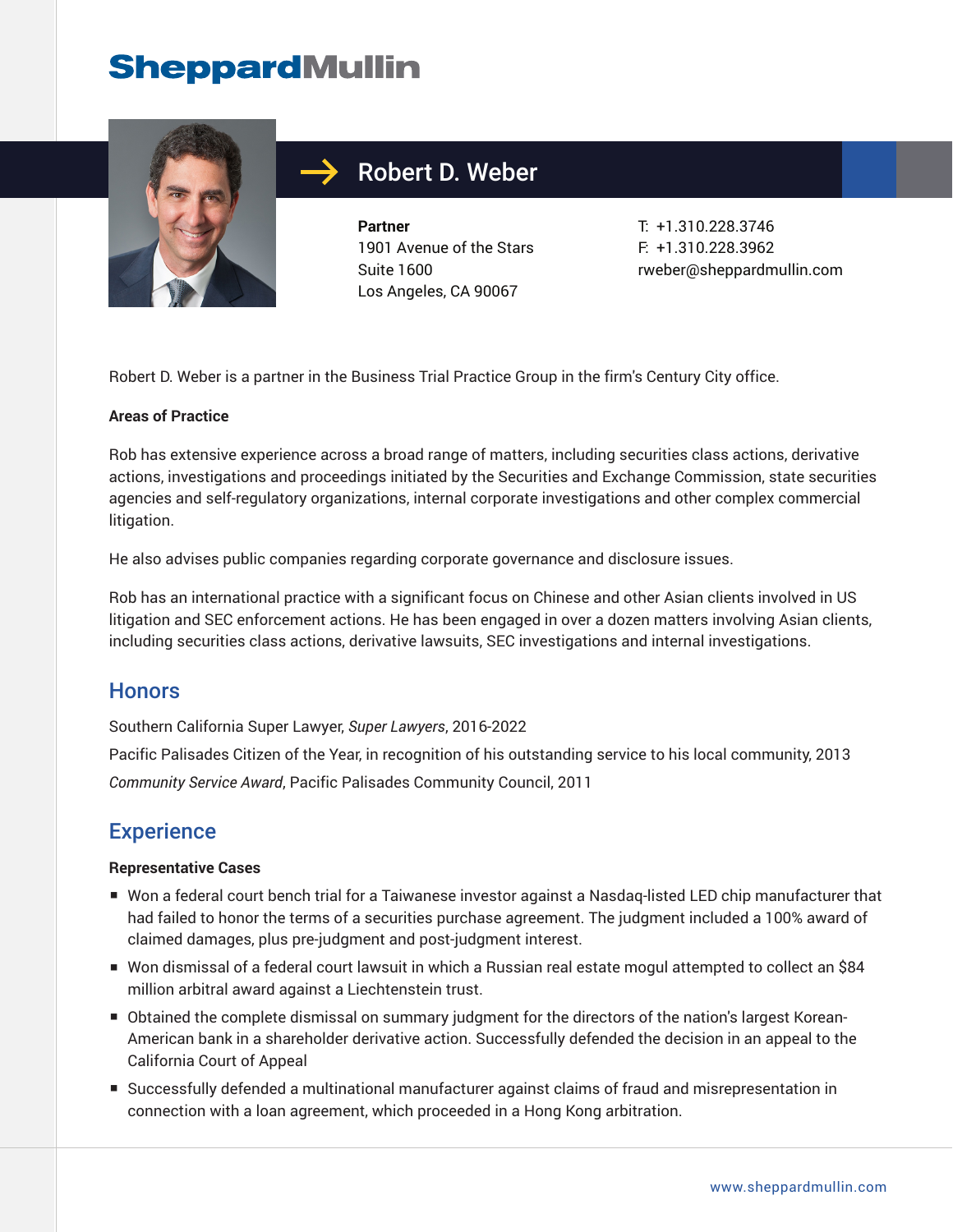## **SheppardMullin**

- Won a complete dismissal on summary judgment for a Hong Kong investment bank in a \$100 million-plus securities fraud lawsuit filed in the Central District of California arising from an IPO on the Hong Kong Stock Exchange
- Successfully defendant an AMEX-traded Chinese company and several of its officers and directors in a securities class action involving allegations that, among other things, the company's finances as reported in its SEC filings did not correspond with financial results the company reported to the SAIC, and that the company overpaid for several significant assets
- Won dismissal of a federal shareholder derivative action against the officers and directors of a Tennesseebased oil and gas producer, and successfully defended the decision on appeal.
- Represented an analyst in a federal defamation suit brought by a public company and its chairman seeking over \$100 million in damages. Obtained complete dismissal of the case by winning an Anti-SLAPP Motion to Strike

#### **Reported Decisions**

- *Gaynor v. Miller, et al.,* 205 F.Supp.3d 935 (E.D. Tenn. 2016)
- *In re: Resonant Inc. Securities Litigation*, 2016 WL 1737959
- *Tribank Capital Investments, Inc. v. Orient Paper, Inc., 2013 WL 4200898 (C.D. Cal. August 14, 2013)*
- *In re New Energy Systems Securities Litigation, 2014 WL 5002741 (S.D.N.Y. September 30, 2014)*
- *Campbell v. Weihe Yu, et al., 25 F.Supp.3d 472 (S.D.N.Y. 2014)*
- *Lukas v. McPeak, 730 F.3d 635 (6th Cir. 2013)*
- *Lukas v. McPeak*, 2012 WL 4359437 (E.D. Tenn. 2012)
- *Chung v. Nara Bancorp, Inc., et al.*, 2012 WL 290359 (Cal.App. 2 Dist. February 01, 2012)
- *Medifast, Inc. v. Minkow,* 2011 WL 1157625 (S.D. Cal. March 29, 2011)
- *Latshaw v. Trainer Wortham & Co., Inc.*, 452 F.3d 1097 (9th Cir. 2006)
- *Bryant v. Roblee*, 153 S.W.3d 626 (Tex.App.-Amarillo 2004)

#### Articles

- *The Growing Menace of 'Short and Distort' Campaigns*, Westlaw Journal Securities Litigation & Regulation, 2017 WL 3708069, August 30, 2017
- *Class Actions Arising from IPOs, Traits and Trends*, Practical Law The Journal, April/May 2017
- *When U.S. Law Collides With Chinese Reality*, New York Law Journal, March 14, 2016
- *Shareholder Activism is Good*, Financier Worldwide, August 2015
- *Expert Advice May Insulate Directors From Liability*, Bank News, March 2012 **Corporate and Securities Law Blog**
- "The Impact of the Government Shutdown on S.E.C. Enforcement," January 24, 2019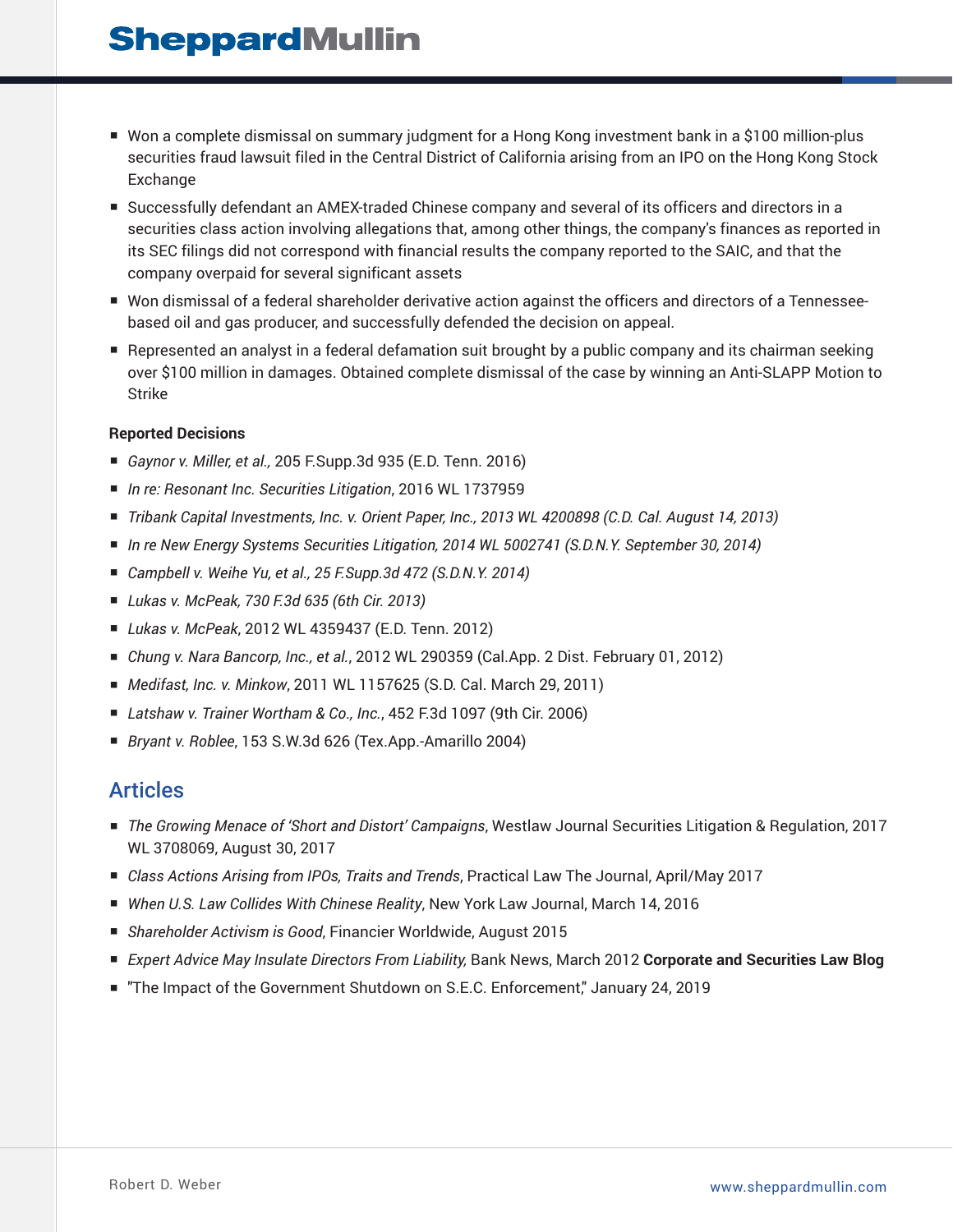#### Media Mentions

This Check is (Not) in the Mail *American Lawyer*, 02.06.2018

Sheppard Snags Securities Partner From DLA Piper *Law360*, 08.29.2017

### Speaking Engagements

Panelist, *EB-5 Workouts: Saving a Project Before It Is Too Late and EB-5 Litigation: What are We Seeing Now and in the Future?*, EB-5 Convention, Los Angeles, July 2018

Panelist, *Recent Developments in Securities Class Action Litigation, American Bar Association Tort Trial and Insurance Practice Section Conference*, Los Angeles, May 2018

Panelist, Activist Investing Update, LD Micro Invitational, Bel Air, June 2015

Panelist, *Activist Investing: The Under The Radar Opportunities*, Wealth Management Insights Summit, Ponte Vedra, Florida, April 2015

Speaker, *When a Crisis Strikes: Lessons for Management & Investors*, China Best Ideas Investment Conference, Shanghai, September 2014

Speaker, *China's Best Ideas Investment Conference*, Beijing, September 2013

#### **Memberships**

Rob serves on the Potrero Canyon Citizens Advisory Committee and the Palisades Americanism Parade Committee (past President) and is the Legal Advisor and former Secretary of the Pacific Palisades Community Council.

#### **Practices**

Appellate Litigation Class Action Defense Securities Enforcement Securities Litigation

### **Industries**

Blockchain Blockchain and Fintech Fintech